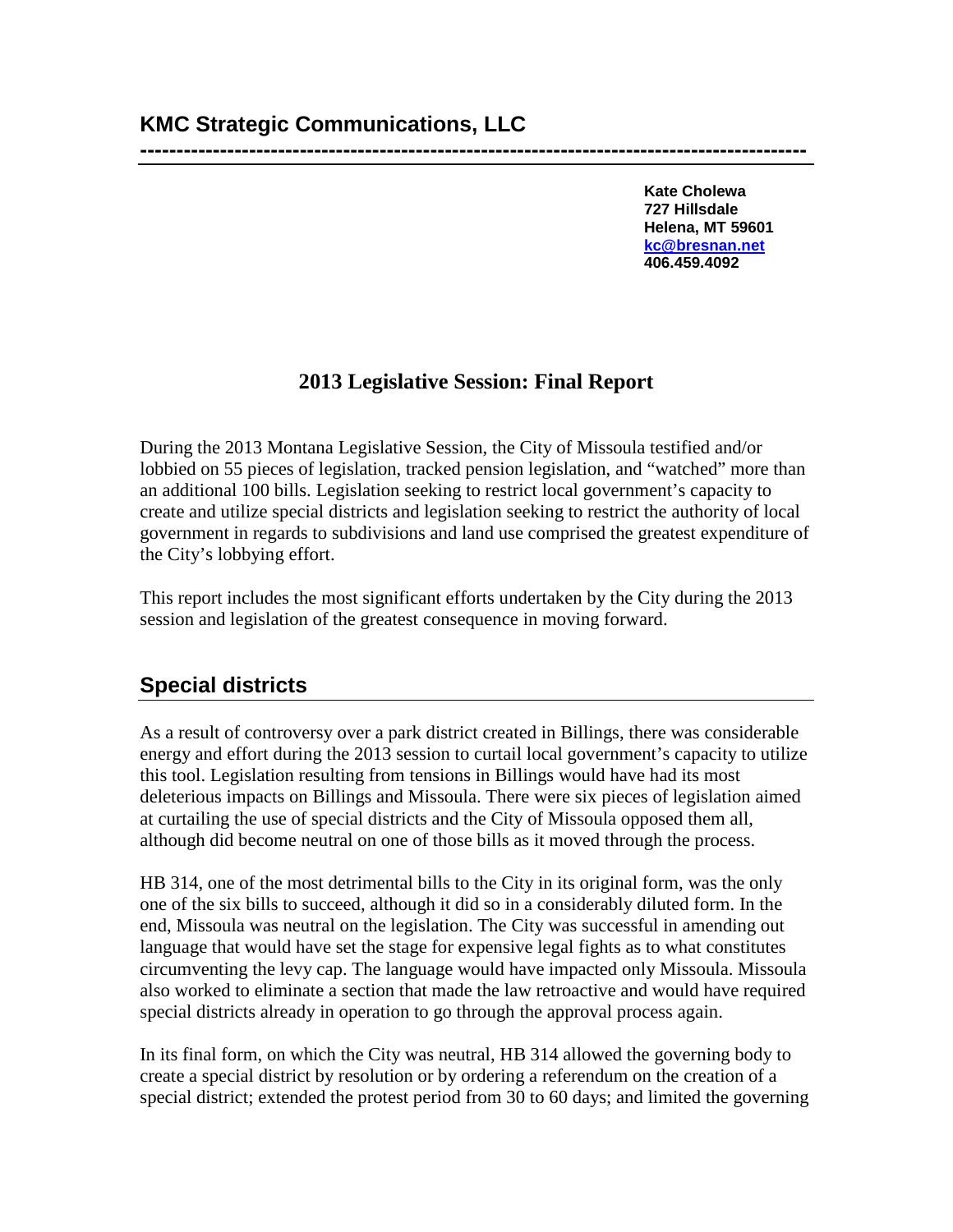body to 15% of the assessments collected to cover the costs of administering the special district.

HB 443, which also would have been highly detrimental to Missoula, would have required bonds on special districts to mature in 15 years rather than 40 years. The legislation was amended to a 30-year limit rather than 15. (In Montana, no special district, thus far, has exceeded 32 years). This amended version died in the Senate.

It is likely the effort to curtail the capacity of local government to utilize special districts will be a concern in 2015.

In addition to the six bills regarding special districts that the City opposed, there was also a largely technical bill on special districts that the city supported with amendments. SB 239 created "targeted economic districts" in the place of technology, aerospace and transportation and technology districts, and industrial districts. The City was successful in getting its primary concerns addressed and the legislation passed.

# **Land Use/Subdivisions**

The City lobbied on nine separate bills concerning land use and subdivisions. The "bad" bills included disallowing the inclusion of the consideration of the pool of agricultural land in making decisions regarding subdivisions (SB 147) and disallowing consideration of future subdivision impacts when considering approval of a subdivision (SB 41). Both of these bills died, SB 147 by Governor's veto. Several bills related to subdivisions had minor problems that the City was able to amend to their satisfaction.

A key piece of legislation, SB 324, addressed many issues related to rent/lease subdivision review. This bill was particularly critical in the wake of a sweeping Attorney General's decision in 2012 which determined that Montana's subdivision law applies to all potential uses, not just residential development and that the exemption from subdivision review for the sale, rent or lease of multiple parts of a building applies only to a single building, not to multiple buildings.

The City supported this bill with amendments and the legislation passed. The bill provides for new definitions and thresholds and processes for the review of multiple buildings on a single tract of land. It includes a provision that exempts subdivisions for lease or rent if the property is zoned, which was important to the City. It also exempts building projects for lease or rent subdivision review if the building projects were already rented or leased or under construction before the effective date of the bill.

Importantly, this legislation creates a separate statute for subdivision review in regards to rent/lease properties.

An additional bill, HB 499 carried by Missoula legislator Ellie Hill, sought to address the issue of exemptions of for rent or lease subdivision review if the project were already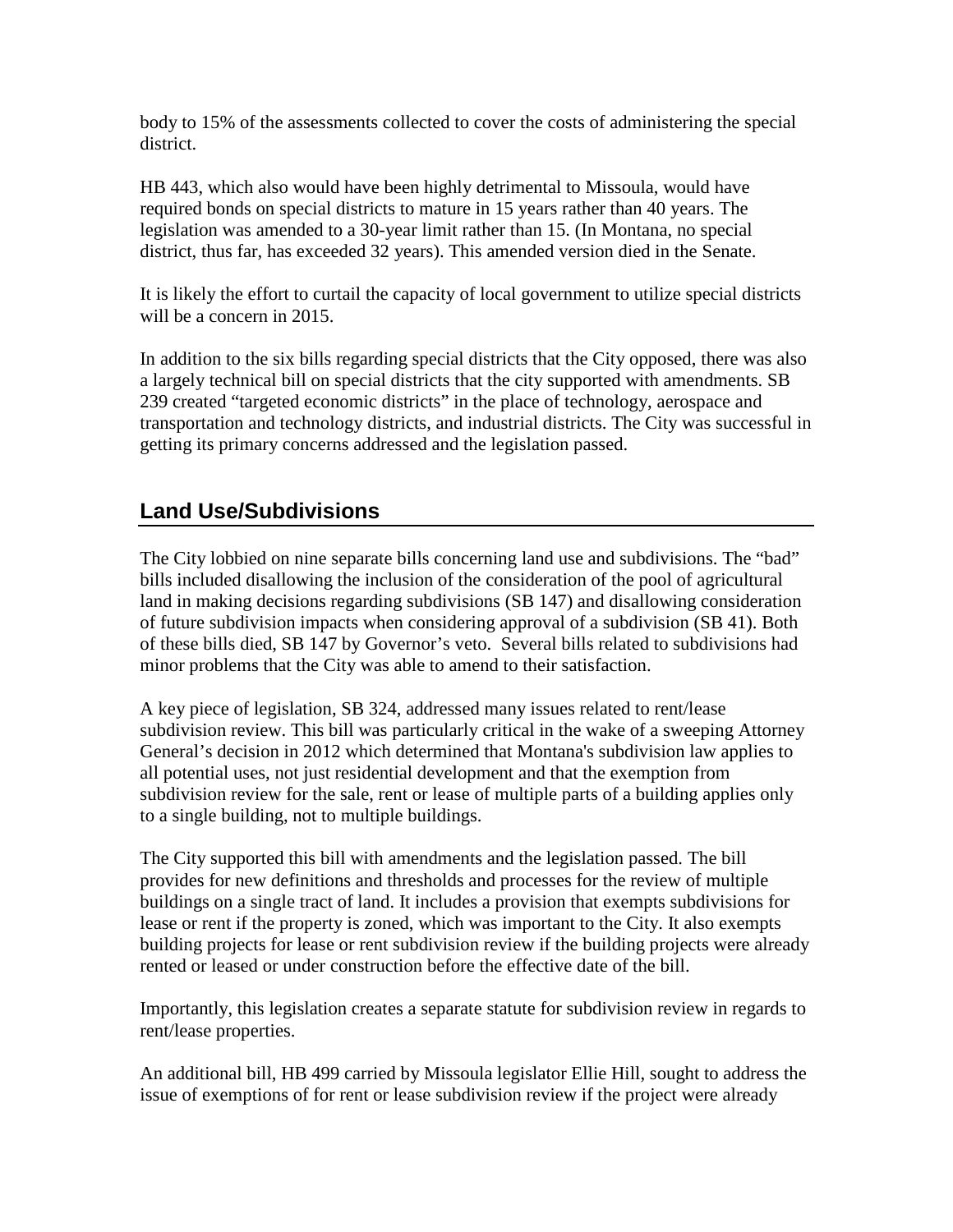rented or leased before the effective date of the bill. Missoula supported this bill. However, as SB 324 moved through the process, it was amended to cover this concern. HB 499 passed and was vetoed by the Governor. But because the bill passed both chambers with over 2/3 of the vote, it will automatically be included in the override packet. However, both Republicans and Democrats will encourage their parties not to vote to override the veto as the concern is addressed in SB 324.

## **Fiscal Issues**

Efforts to curtail local government's capacity to raise funds through the use of special districts were discussed above. Other fiscal issues include two pieces of legislation that raised the allowable dollar amount of a contract before the purchase was required to go to bid. These two bills were HB 194 and SB 77. HB 194 raised the dollar amount of purchases being funded with gasoline tax from \$25,000 to \$50,000 before being required to go to bid. SB 77 raised from \$50,000 to \$80,000 the contract amount on certain local government and school purchase construction contracts before being required to go to bid.

A piece of legislation that reduced resources to the City was SB 111 which reappropriated highway funds by redefining the terms of eligibility. Missoula loses \$80,000 in the new formula. Though concerned about this legislation, after consultation with the League of City and Towns, Missoula remained neutral.

#### **Pensions**

The efforts to fix Montana's pension system were also a fiscal concern for the City of Missoula. The legislation that passed, HB 454, was the Governor's legislation and supported by the League of Cities and Towns. HB 454 utilizes funds from the coal severance tax that flowed into the Treasure State Endowment Fund to cover a portion of the increased employer contribution to the pension fund. These diverted funds would have gone to building the Treasure State Endowment Fund whose interest funds local government projects. Funds were scheduled to flow into the Trust (thus building the principal) until 2020. As a result of the legislation, the principal will stop growing (receiving dollars) three years earlier in 2016. Thus, there will be a decrease in the *anticipated* available funds for local government projects, but a not a "cut" to these funds. The diverted dollars cover only a portion of the increased employer contribution. In addition, the City will have an increase of 1% starting July 2013 and that will increase by 1/10 of 1% per year through 2024, topping at 2%. There is a mechanism in the bill to decrease these increased contributions if an actuarial determination is made that the fund will amortize in less than 25 years.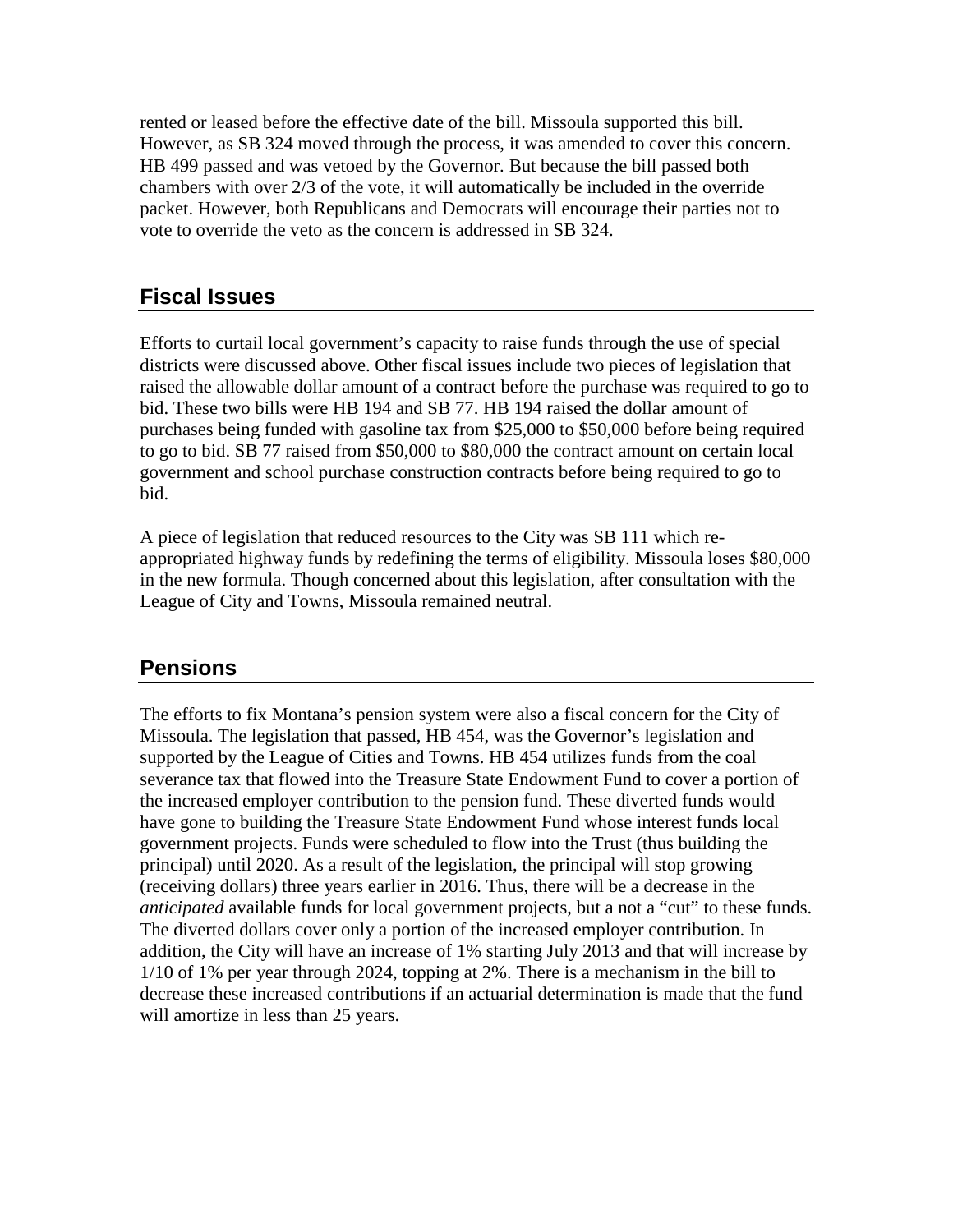### **Energy**

Missoula opposed five bills related to energy and the Renewable Energy Portfolio Standard. Two of these bills passed, HJ9 and SB 45. However, HJ 9 doesn't actually do anything. It's a declaration on behalf of development of coal-powered energy. SB 45 expands the definition of "Eligible Renewable Resource" to include hydroelectric expansion projects. The City's objection was that it weakens the intent of the original Renewable Energy Portfolio Standard to spur the development of renewable energy and lowers the bar for reaching the standard.

## **Elections**

In the effort to support participation in, and accessibility to, the electoral process, the City testified on five elections-related bills. The City supported one bill that allows a jurisdiction to not print and mail ballots in primaries for offices where all the candidates will advance to the general election. This will reduce costs to the jurisdiction holding the election. Missoula legislator Tom Facey carried the bill.

The City opposed four bills that created obstacles to electoral participation. Two of the bills opposed by Missoula, one from the House and one from the Senate, sought to allow a vote in municipal elections to businesses in that municipality. In other words, a person who operated a business in the municipality would have a vote in that municipality as well as a vote in the municipality in which the person resided. In effect, this legislation would allow every Town Pump a vote in municipal elections. Both bills died. The only "bad" election bill to pass was SB 405 that places on the ballot the elimination of same-day voter registration.

## **Transportation**

The City supported two bills enhancing public transportation carried by Missoula legislator Nancy Wilson. Though the hearings were seemingly educational for the committee, the bills did not move forward.

#### **Housing**

A Missoula priority bill on housing was to address situations where commercial tax lien businesses were able to claim homes over relatively small tax debts that could have been managed by the homeowner had the homeowner understood the situation. The issue has directly impacted senior citizen residents in Missoula, one losing a home over a small tax bill and ending up in a publicly funded nursing home as a result. HB 526 carried by Missoula legislator Ellie Hill required the country treasurer to issue a final notice that a tax deed may be issued for an owner-occupied residential property and required the